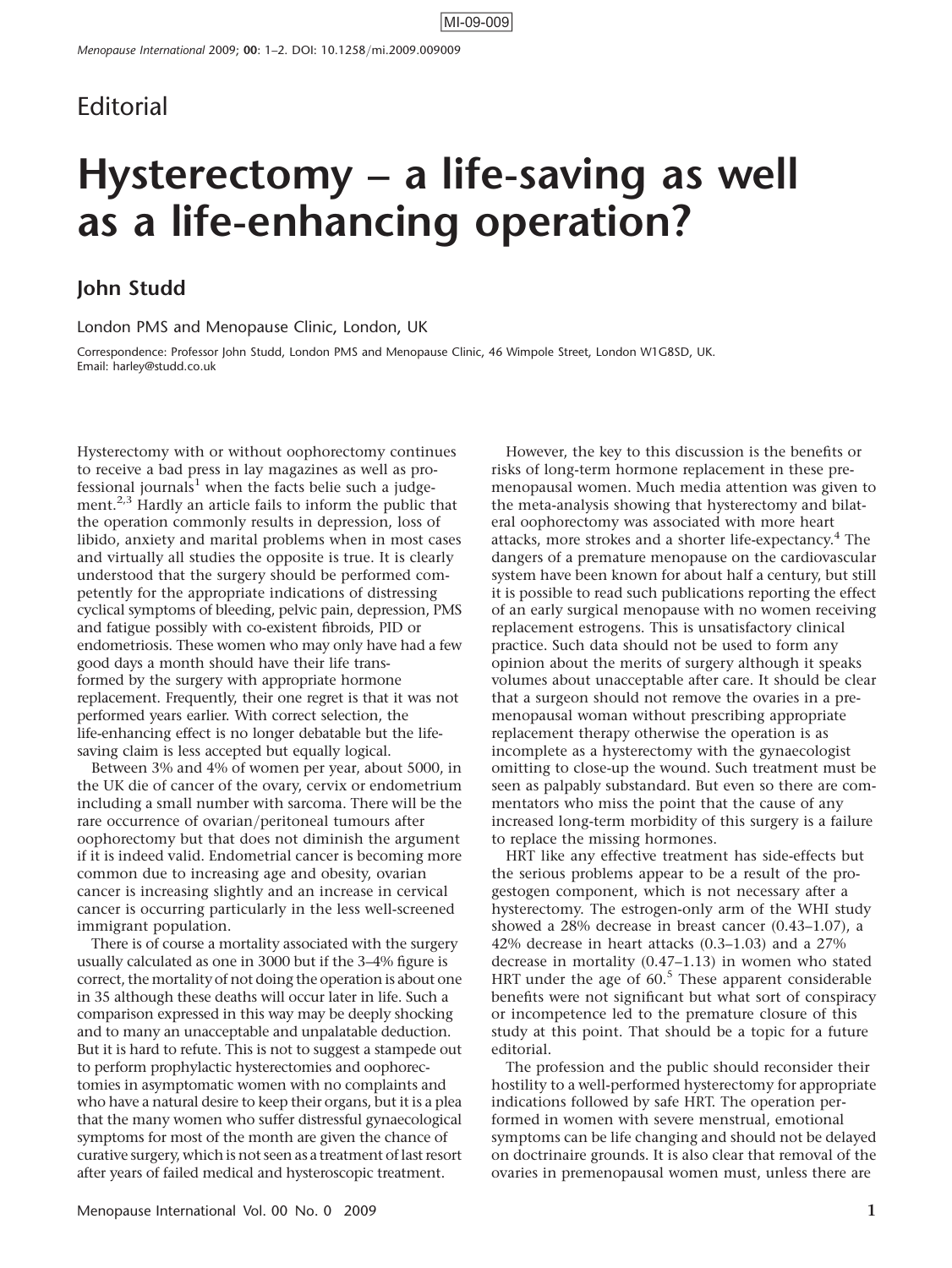very good reasons to the contrary, be supported by replacement estradiol and often testosterone because ovarian androgens have been lost. This was stressed many years ago and nothing has changed.<sup>6</sup>

Accepted: 00 Month 0000

#### References

1 Shuster LT, Gostout BS, Brossardt BR, Rocca W. A prophylactic oophorectomy in premenopausal women and long term health. Menopause Int 2008;14:111–16

- 2 Gath D, Rose N, Bond A, Garrod A, Hodges S. Hysterectomy and psychiatric disorder. Psychol Med 1995;25:277–83
- 3 Khastgir G, Studd J. Patient's outlook experience and satisfaction with hysterectomy bilateral oophorectomy and subsequent hormone replacement therapy. Am J Obstet Gynecol 2000;183:1427–33
- 4 Parker WH, Broder MS, Liu Z, Shoupe D, Farquar C, Berek JS. Ovarian conservation at the time of hysterectomy for benign disease. Obstet Gynecol 2005;106:219–26
- 5 Anderson GL, Limacher M, Assaf AR, et al. Effects of conjugated equine estrogens on patients with hysterectomy. The WHI randomized controlled trial. JAMA 2004;14:1701–12
- 6 Studd J. Prophylactic oophorectomy. Br J Obstet Gynaecol 1989;96:506–9